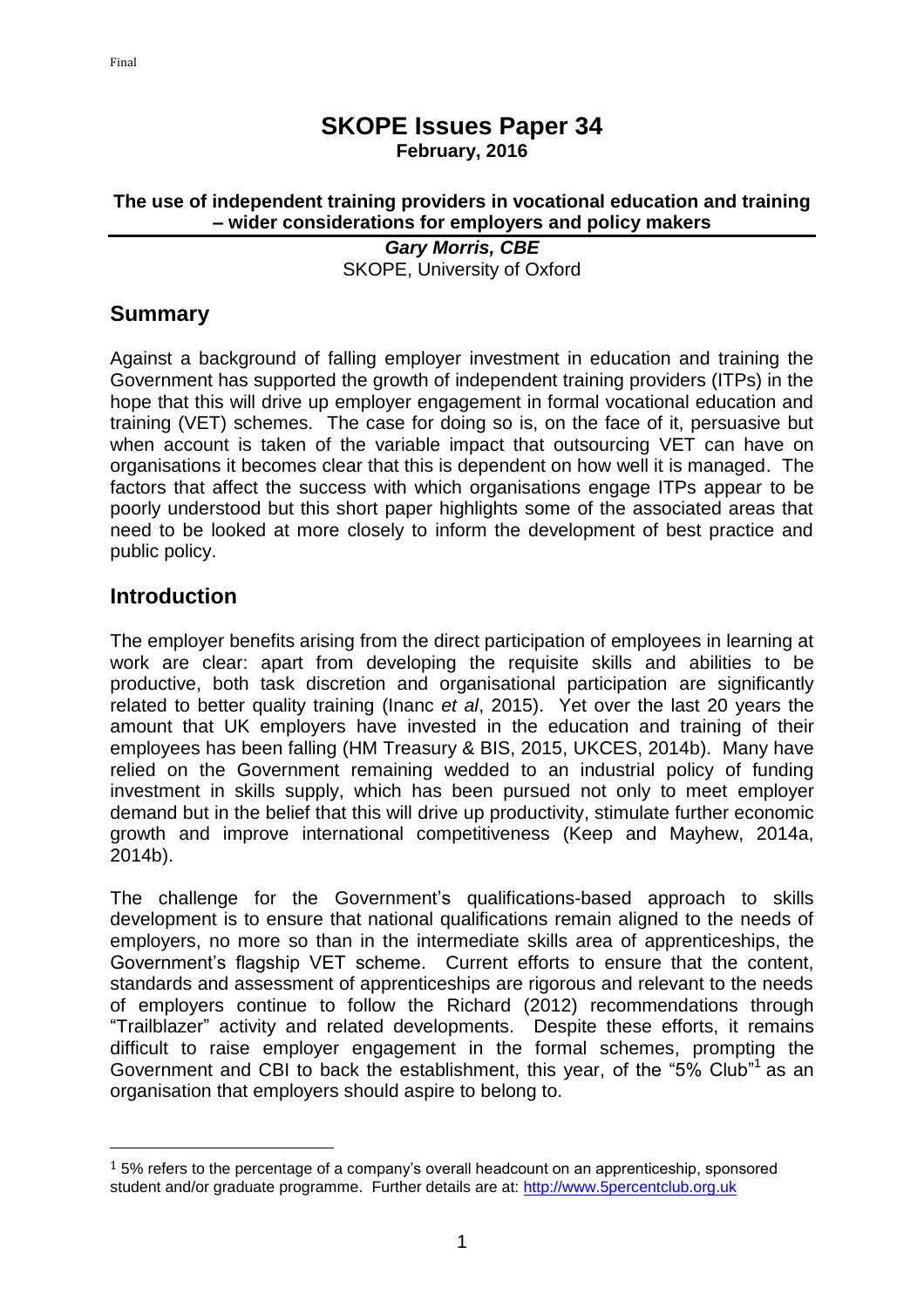The Government has become increasingly determined that employers (in particular) and individuals should share more of the funding burden as pressure on budgets has increased. However, given that demand is weak to begin with, it follows that Government efforts to stimulate employer engagement through changes to funding policy are problematic. Previous efforts to shift the apprenticeship funding burden onto employers have involved progressive funding restrictions, according to age criteria and by limiting eligibility to those seeking to gain their first full qualifications at that level. Whilst focused effort to get more low achieving school leavers into skilled employment is laudable, it is inevitable that some employers have simply elected to train from this funded cohort rather than take up the strain within the wider workingage population, with negative consequences for the up-skilling and re-skilling of older workers. Nonetheless, the Government is clear on the need for further reform in order to meet its target of an additional 3 million apprentices within the current Parliament, in response to the predicted demand for another 3.6 million mediumskilled jobs by 2022 (HM Treasury & BIS, 2015). Its proposal to introduce a large employer apprenticeship levy from 2017 (HM Treasury & BIS, 2015) is already raising serious concerns (for example, CBI, 2015) but the Chancellor's Autumn Statement (HM Treasury, 2015) made clear that the Government is committed to its implementation and provided further detail. The apprenticeship levy will be set at 0.5% of an employer's payroll, with an allowance of £15,000, meaning that all employers with a payroll of £3,000,000 or more will be affected. The intention is that employers that pay the levy (along with those that do not pay) and who commit to apprenticeships will be able to access government funding. Whilst this might go some way towards rebalancing the funding burden, it remains to be seen how much this will provide a stimulus for more apprenticeships amongst employers. Moreover, it will be interesting to see how the provider market responds to changing employer demand.

Whilst overall employer investment in skills development has been falling, there has been continued growth in the sector of Independent Training Providers (ITPs). This has been against a national backdrop of increased outsourcing of services, which Jenster et al (2005) suggest was prompted, at least in part, by the privatization of many organisations in the UK's public sector from the 1980s. More generally, they suggest that the popularity of management concepts that focus attention on areas such as core competencies (Prahalad & Hamel, 1990), "virtual organisations" (for example, Hedberg *et al*, 1997), supply chain management (Porter, 1980) and the Value Chain (Porter, 1985) have also been influential in encouraging organisations to consider outsourcing options.

More specifically, there has been notable growth in the use of ITPs within the area of VET to the extent that 62% (946) of the 1525 FE and skills training providers in receipt of public funding in England are now private and these account for around 63% of off-the-job apprenticeship training (Chankseliani and James Relly, 2015). Increased access to Government VET funding over recent years has been the key driver of their growth. Current SFA funding regulations encourage ITPs to apply for direct funding in addition to enabling them to pursue indirect funding, available through permissible sub-contracting arrangements with funded employers. This has allowed a range of ITPs to enter the market from specialist training providers geared to specific schemes through to training arms or wholly-owned training subsidiaries of larger organisations, some of whom have established client bases. This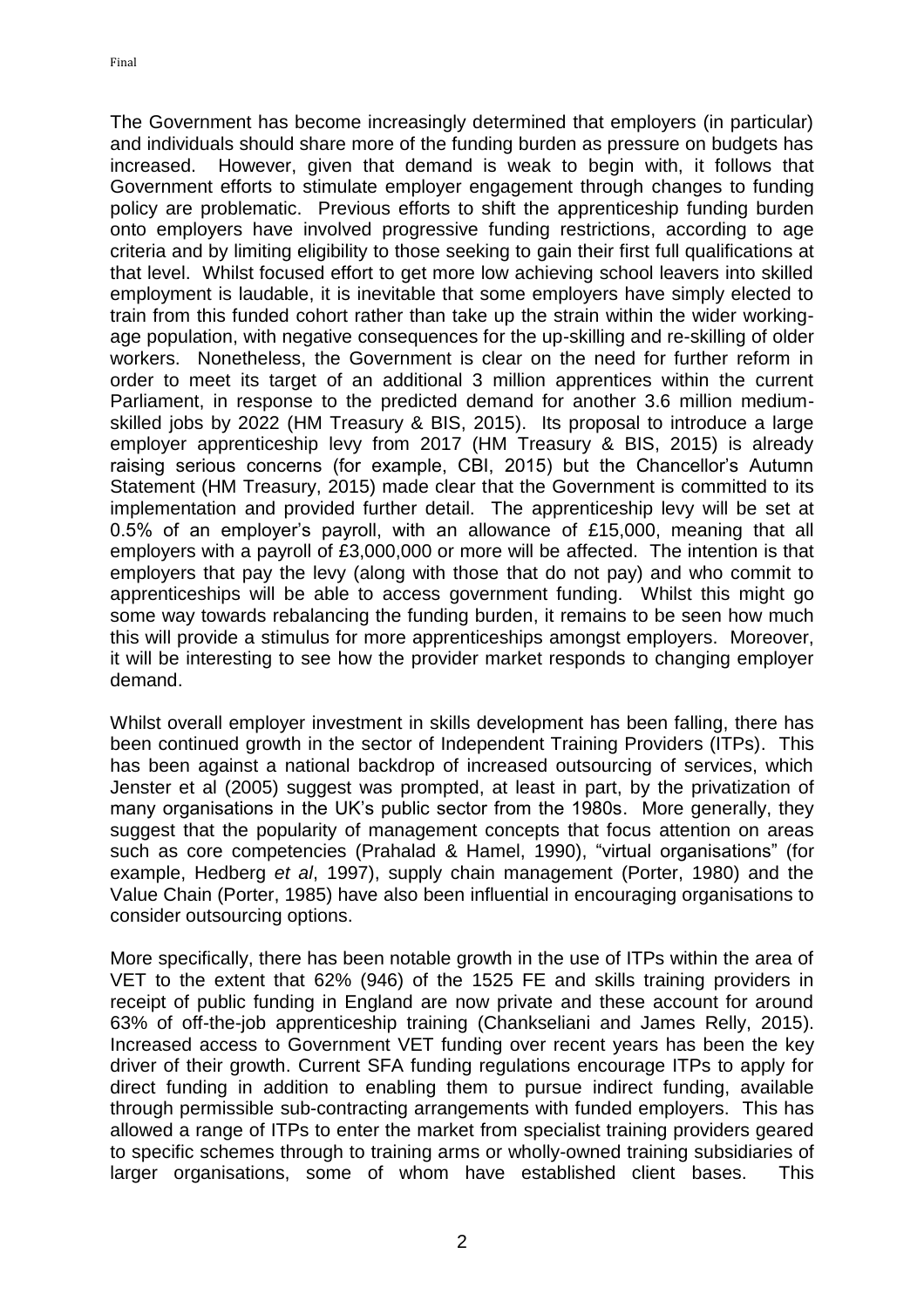marketisation of training provision has had the effect of creating strong competition to public sector providers, such as FE colleges, who themselves have responded by adopting more commercial approaches but this is beyond the scope of this paper.

The Government approach to ITPs goes further than merely enabling access to funding; it has made clear that it sees ITPs as its proxy in stimulating employer engagement in formal programmes and guiding them through the system. The Government approach to using ITPs also gives tacit recognition to the fact that some employers find formal apprenticeship schemes hard to engage with; a point that was reinforced recently by the Chief Inspector of Ofsted in relation to SMEs (Wilshaw, 2015). In reflecting on the fact that 60% of funding will go to ITPs in 2015-16, Nick Boles, the Minister for Skills told delegates at the AoC National Conference that "I salute the outstanding work of some of the private training providers who have raised standards and enabled companies of all shapes and sizes to take advantage of apprenticeships" (Boles, 2015). Whilst he then went on to set FE colleges a target of increasing the proportion of apprenticeships they deliver to two thirds by 2019-20 he also made clear that he would not take an interventionist approach to support this. This suggests that ITPs will continue to be a key feature of the VET landscape for the foreseeable future, although it remains to be seen how the balance will shift between ITPs and FE college provision.

In common with employers and public-sector organisations, the SFA hold all of those ITPs in receipt of funding for skills to both outcomes (that is, satisfactory completion rates and, more particularly, *timely* completion rates) and quality standards (determined through Ofsted's inspection regime, using the Common Inspection Framework as its yardstick). Government might presuppose that as long as these essential criteria are met, that ITPs are a sound investment and that they contribute to driving up skills achievements across a wide range of sectors. However, the extent to which this should be regarded as a success must take into consideration, *inter alia*, the impact on an organisation's performance of using a third party (in this context, the ITP) to deliver training; an essential component of any employer's HRD strategy. The consequent effect on its relationship with its employees and other stakeholders and the resultant impact on organisational performance may have at least as great an impact at organisational level than the achievement of the intended skills training yet this seems to have received little attention in research work.

# **Inter-relational dynamics between employers and ITPs**

Employer use of ITPs is often referred to as outsourcing but it is worth examining this more closely. Perry (97) defines outsourcing as turning over to another organisation's employees tasks that were previously performed by one's own employees. However, this term does not fully capture instances where an ITP might (commonly) be used to provide or support a formal VET programme, such as an apprenticeship, that was not formerly undertaken by the employer. In such cases, the ITP may be used to supplant less formal in-house training. This is an important distinction because the introduction of a new scheme run by an ITP brings additional challenges, as discussed later.

When the wider HR function is outsourced, the key drivers are usually decreased costs or improved quality of service delivery (Torrington *et al*, 2014). However, in the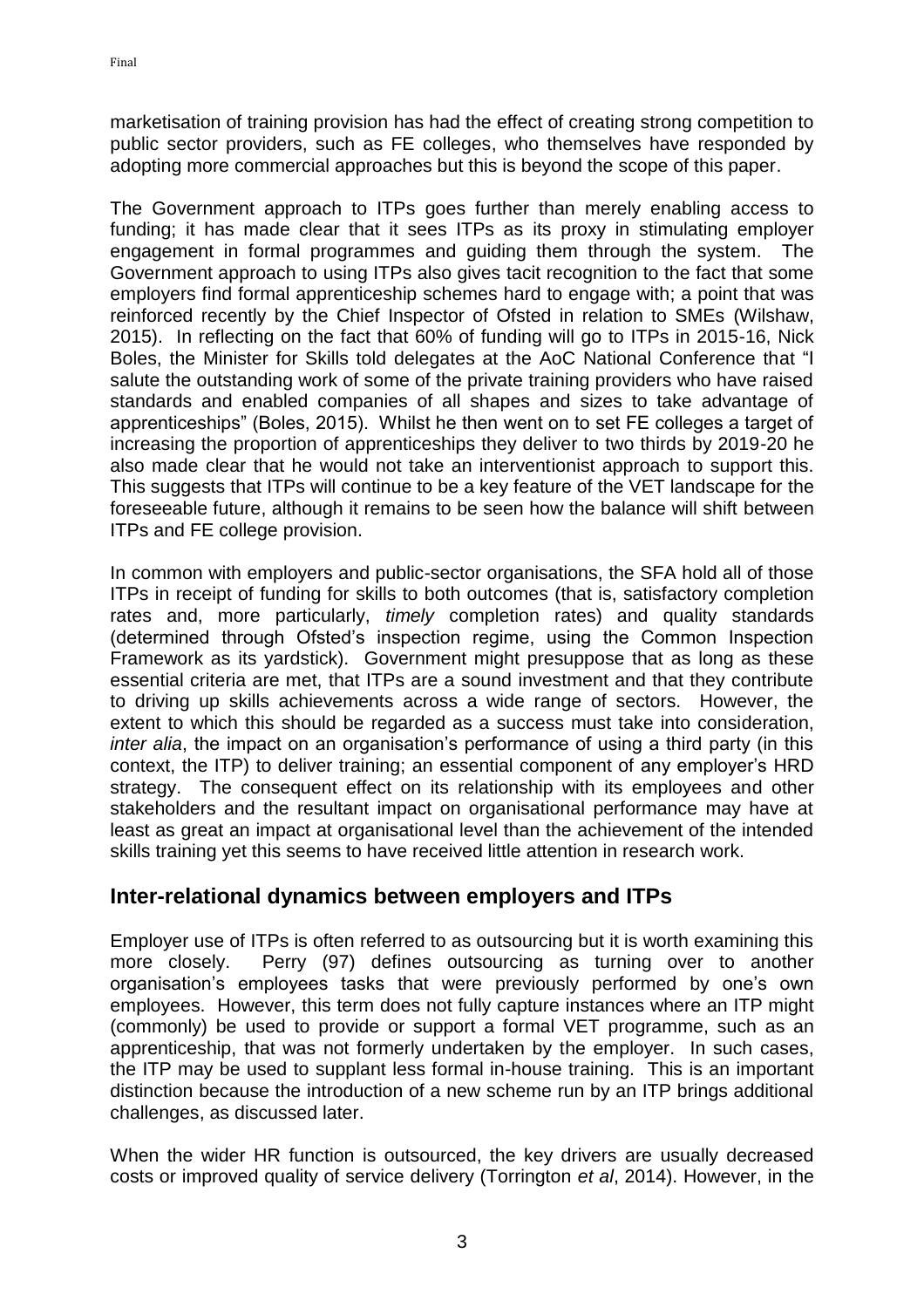UK VET context there are often additional factors. Many employers, particularly SMEs, will lack the expertise to train and administer the VET schemes that Government is urging them to engage in. Funding regulations are complex and subject to change which, when set alongside the rigours of Ofsted inspections, may lead employers to outsource the training or provide non-accredited training instead, thereby avoiding significant transaction costs and reputational risk.

It might be argued that by outsourcing VET the organisation can concentrate on its core business rather than dissipate its efforts. Chaudhuri and Bartlett (2014) found that advocates of this approach point out the advantages of reduced costs and improved effectiveness and that there is evidence of the efficiencies achieved in training delivery being associated with correspondingly positive employee satisfaction and loyalty (Galanaki *et al*, 2008). However, they also report that others suggest that outsourcing undermines core values and the control of HRD, which can lead to lower employee morale (Cooke *et al*, 2006). Cultural dissonance inadvertently created by the use of an ITP could be particularly disruptive in organisations that seek to maintain a strong ethos, based on particular values and attitudes. Tsui *et al* (1997) found that where employers invested in high quality training, it is reciprocated with higher levels of commitment. However, where employers do not monitor quality and relevance then reduced employee commitment can result.

It clearly cannot be taken for granted that outsourcing VET to an ITP will lead to high quality delivery. Galanaki *et al* (2008) found that outsourced training is most affected by the overall availability of training services in the external market. In reality, employers may be tempted to limit their transaction costs by extending contracts with pre-existing providers to cover new schemes, even though the provider may not have the most suitable expertise in that area of VET. Those employers who are approached by ITPs offering to run their training for them may have limited experience or expertise in assessing both the suitability of the scheme (that is, one that adds real value to existing in-house provision) or the quality of the training package on offer. The adverse attention given to the retailing apprenticeship scheme provided by Elmfield Training to Morrisons supermarket employees (for example, Henwood, 2015) highlights some of the challenges in getting this right, although this case has also raised wider questions as to whether an (approved) apprenticeship framework is the most appropriate intervention in this sector. Even if an appropriate scheme is outsourced, Shaw & Fairhurst (1997) suggest that maintaining service quality in outsourced training was one of the greatest problems encountered by client firms. Johnson *et al* (2014) also warn against underestimating long-term costs of opportunism by external contractors, which can be manifest over time in reduced standards or by extracting higher prices. It is particularly difficult to ensure that ITPs provide the requisite support to weaker members of any programme since this requires additional time and resources that they might be reluctant to commit if an "acceptable" success rate can be achieved otherwise. The temptation for ITPs, over time, might be to move towards more standardised approaches, thereby improving the efficiency of their delivery model.

Chaudhuri and Bartlett (2014) examined how training outsourcing affected employee commitment and found that supervisory support towards outsourced training was the strongest predictor of organisational commitment, confirming the findings of Ahmed and Bakar (2003) and Bartlett (2001). Support from supervisors, both in practical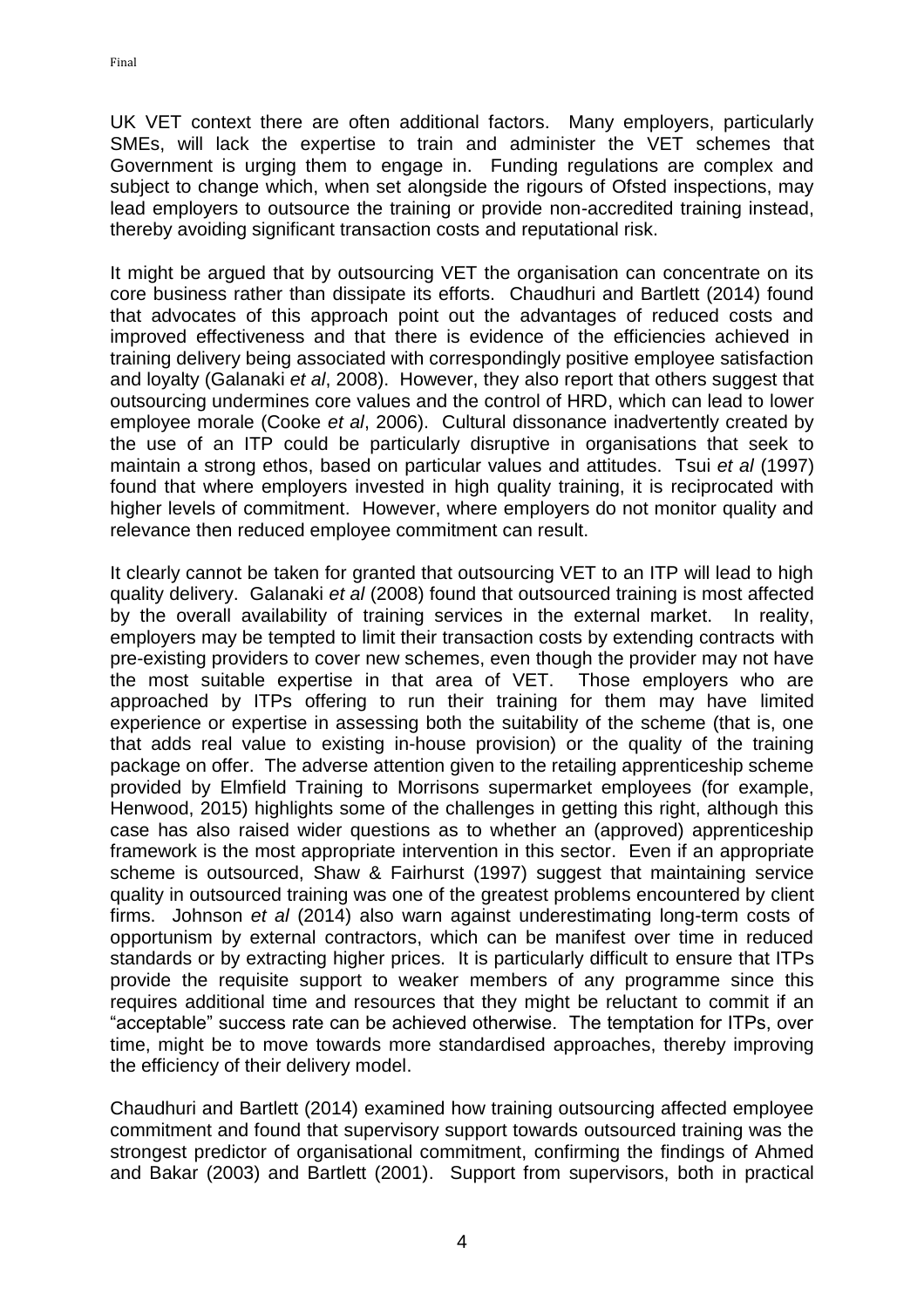terms and in shaping attitudes, is critical to trainee progress and is most effective where they are fully integrated with the scheme, such as in a workplace assessor role. This can only happen where there is deliberate integration between the programme and the organisation's operational activities and requires a preparedness to accept further overheads such as investment in the training of supervisors. Whilst a simpler solution is to delegate the majority of programmed activities to the ITP, including workplace assessment activities, it risks divorcing supervisors from the core function of developing their staff. This lack of ownership can lead to them instead focusing on operational activities and regarding the ITP's developmental activities as intrusive upon them, which may result in degraded support to the trainees. This might manifest itself by supervisors being reluctant to allow trainees adequate time for off-the-job training or by making it difficult for ITPs to conduct workplace activities. Chaudhuri and Bartlett (2014) further show that higher commitment levels are also associated with employee perceptions of quality, usefulness, relevance and customisation of outsourced training. These further reinforce the need to select a scheme that is right for the employees (not just one for which funding can be obtained) and to involve other employees, including supervisors and managers, in ensuring that it is tailored to their specific needs. In relation to this, Noe & Wilk (1993) and Shore & Wayne (2003) note the strong relationship between active encouragement from top management and senior staff and increased training and commitment. In sum, it is clear that it requires commitment and leadership at all levels to make outsourced programmes work effectively.

#### **Partnerships - a better approach?**

This discussion has so far highlighted the need for employers to engage proactively in the use of ITPs, it takes a rather employer-centric view of a two-way relationship. At its best, this relationship can become an effective partnership and employers have a vested interest in achieving this. Dhillon (2013) conceptualised partnerships as existing along a continuum of (weak to strong) characteristics that included trust, networks, norms and values, and motivations. These underline the importance of moving from a tight contractual relationship to one that is based on mutual trust, shared values, open communication at all levels and commitment to achieving mutually beneficial outcomes. He emphasised the role of key individuals, especially senior managers, in leading, managing and sustaining successful partnerships through their active personal engagement and further noted the importance of collaborative leadership. Kauser (2004) examined the influence of behavioural and organisational characteristics on the success of international strategic alliances and, whilst at a higher level, found that similar characteristics were influential on performance: commitment, trust, coordination, interdependence and communication.

Regrettably, shortfalls in managing outsourced VET effectively are prevalent: SFA Funding Guidance regarding sub-contracting (SFA, 2014) states that there are continued examples of ineffective sub-contracting practice. It notes that these are particularly prevalent where the subcontracted provision has been whole programmes, or where learning has taken place at a distance from the funded provider. This suggests that in such cases the employers have failed to integrate the activities of their contracted ITPs into their wider business activities and managers have taken a "hands-off" approach, with inadvertently negative consequences. Whilst the intention of outsourcing the provision in the first place may have been to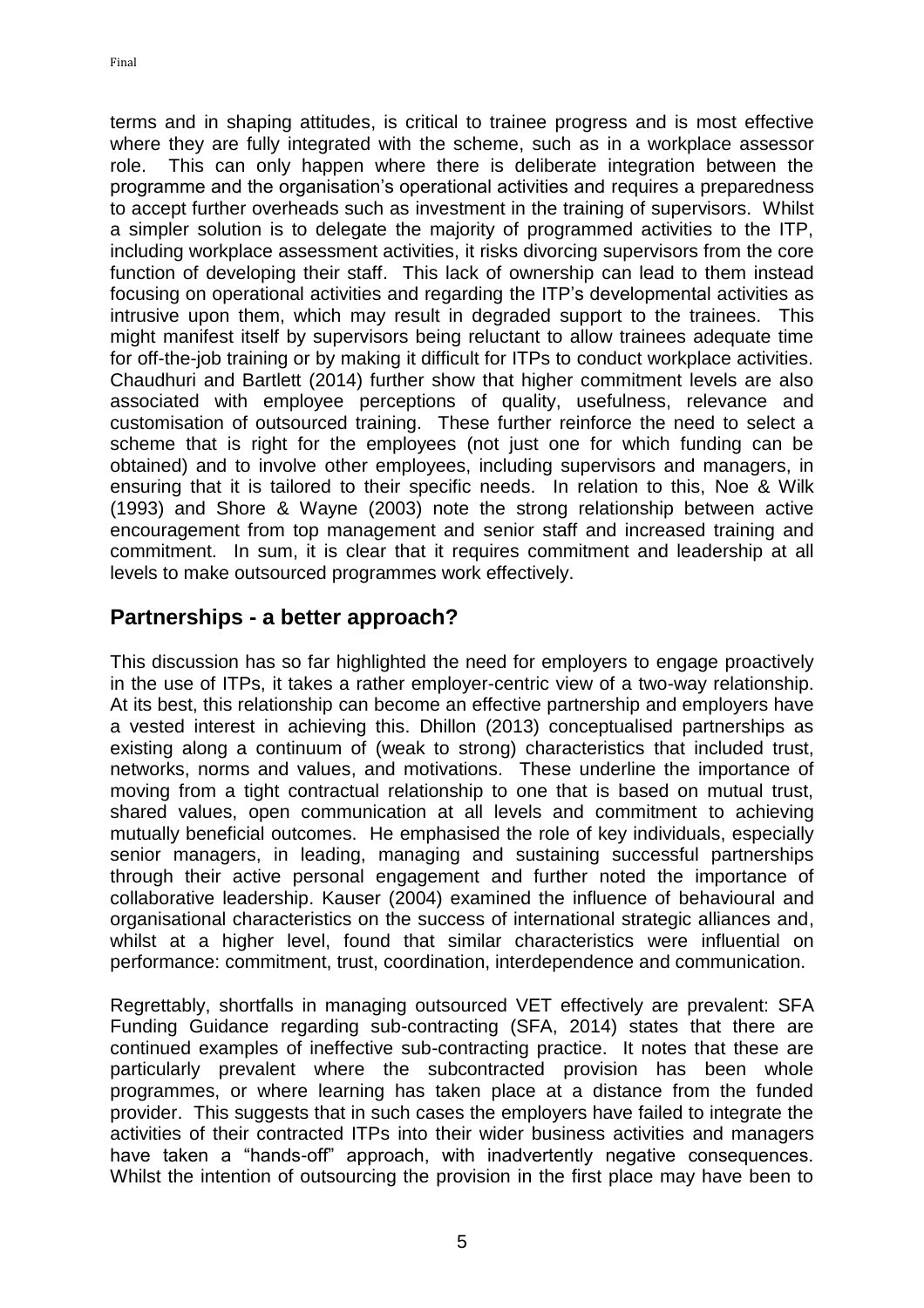reduce the management burden and allow it to focus on operational activities, the findings discussed above suggest strongly that this approach is at best sub-optimal and at worst detrimental to organisational performance. There is no avoiding the conclusion that any outsourcing requires effort to make it work effectively and this needs to be maintained over time to develop contractual relationships into effective partnerships.

# **Conclusions and further work**

It is clear from this short review that the Government-fuelled growth of ITPs can offer employers real benefits in terms of expertise, easier access to funding and other reduced transaction costs in running VET programmes. How well they compare to provision offered by GFE Colleges and other providers has not been considered here. However, the decision to use ITPs should not be taken lightly and getting a strong fit in terms of provider and scheme is essential for an employer programme to be successful. Of equal importance is close engagement with the ITP at all levels of management, from supervisor to senior management to develop an effective partnership. Alongside this, employers also need to ensure that they engage their own workforce and overcome any obstacles that may constrain the development of effective partnership working.

It would be very useful to draw these inferences into a framework of High Performing Working and Training practices, building on the more generic High Performing Working practices identified by UKCES (UKCES, 2014a, 6) but more research is needed to understand and develop these in the context of creating effective partnerships for the delivery of VET. Employers should be under no illusions that effective partnering cannot be achieved without dedicating significant time and effort to this activity, with inevitable trade-offs elsewhere. However, if it can be demonstrated that this results in net gains in productivity then this would provide the best possible stimulus to further and more effective employer engagement and as such merits close attention by employers and policy makers alike. The intended apprenticeship levy will most likely encourage more employers to use ITPs, making it a pressing matter to better understand how this is best approached.

# **References**

- Ahmed, K., and Bakar, R. (2003) The Association Between Training and Organizational Commitment among White Collar Workers in Malaysia, *International Journal of Training and Development,* 7 (3), 166–185.
- Bartlett, K. (2001) The Relationship Between Training and Organization Commitment: A Study in the Healthcare Field, *Human Resource Development Quarterly,* 12 (4), 335–352.
- Belcourt, M. (2006) Outsourcing The Benefits and the Risks, *Human Resource Management Review,* 16 (2), 269–279.
- Boles, N. (2015) "Speech at Association of Colleges National Conference", 17 November 2015, Birmingham.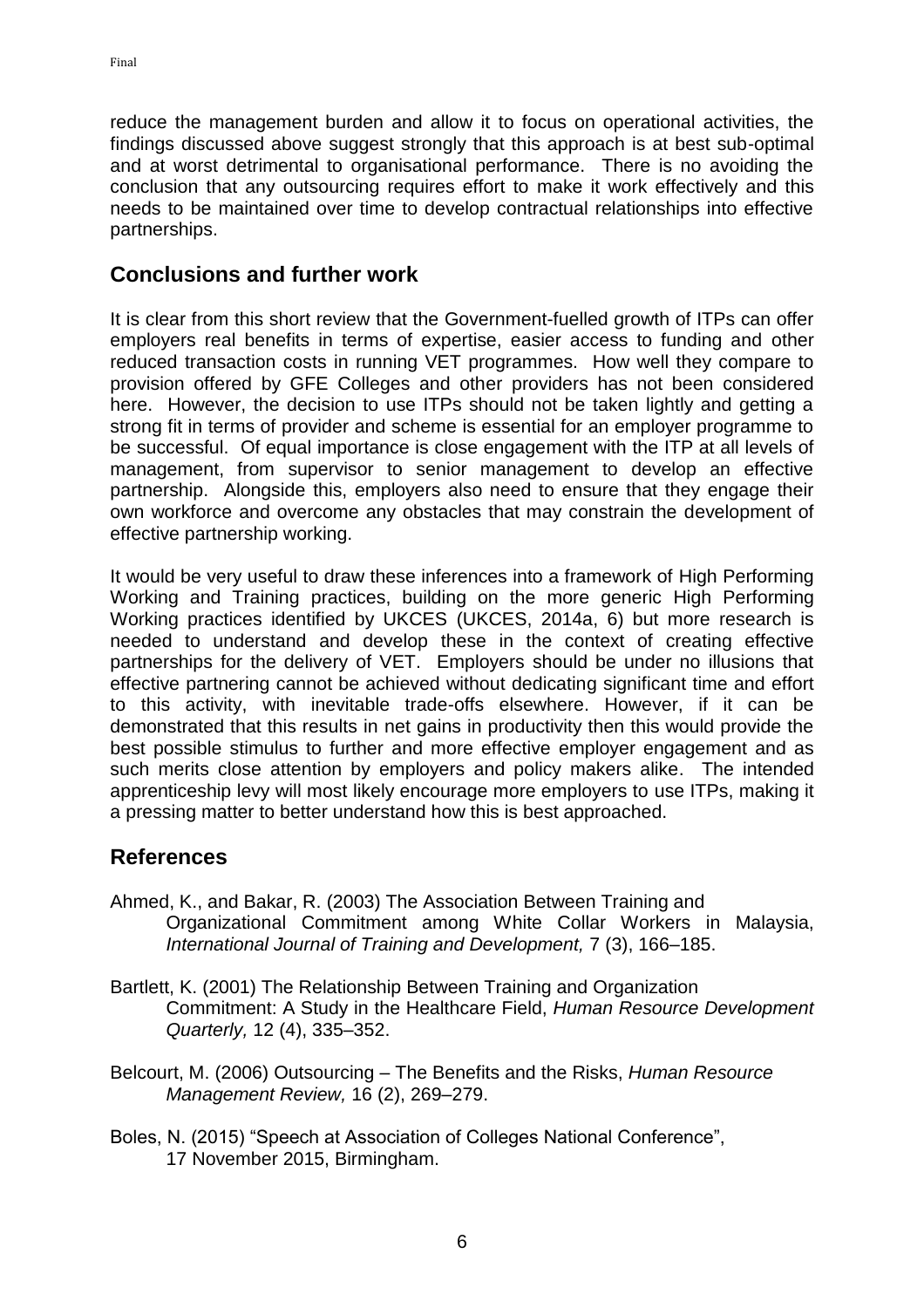- Chankseliani, M. James Relly, S. (2015) From the provider-led to an employer-led system: implications of apprenticeship reform on the private training market, *Journal of Vocational Education & Training,* 26 August 2015, 1-14.
- Chaudhuri and Bartlett (2014) The relationship between training outsourcing and employee commitment to organization, *Human Resource Development International,* 2014, 17 (2), 145-163.
- CBI (Confederation of British Industry) (2015) *CBI Response To The Government's Consultation On The Introduction Of An Apprenticeship Levy,* September 2015, [http://news.cbi.org.uk/news/apprenticeship-levy-should-be-set-by](http://news.cbi.org.uk/news/apprenticeship-levy-should-be-set-by-independent-board-and-funding-ring-fenced/apprenticeship-levy-consultation-response/)[independent-board-and-funding-ring-fenced/apprenticeship-levy-consultation](http://news.cbi.org.uk/news/apprenticeship-levy-should-be-set-by-independent-board-and-funding-ring-fenced/apprenticeship-levy-consultation-response/)[response/](http://news.cbi.org.uk/news/apprenticeship-levy-should-be-set-by-independent-board-and-funding-ring-fenced/apprenticeship-levy-consultation-response/)
- Cooke, F. L., Shen, J. & McBride, A. A. (2005) Outsourcing HR as a Competitive Strategy? A Literature Review and an Assessment of Implications, *Human Resource Management,* 44 (4), 413–432.
- Dhillon, J. (2013) Senior Managers' Perspectives of Leading and Managin Effective, Sustainable and Successful Partnerships, *Educational Management Administration & Leadership,* 41 (6), 736 -750.
- Galanaki, E., Bourantas, D. & Papalexandris, N. (2008) A decision model for outsourcing training functions: distinguishing between generic and firm-jobspecific training content, *The International Journal of Human Resource Management*.
- Glaister, A., (2013) HR outsourcing: the impact on HR role, competency development and relationships, *Human Resource Management Journal,* 24 (2), 211.
- Hedberg, B., Dahlgren, G., Hansson, J., Olve, N. (1997) *Virtual Organizations and Beyond: Discover Imaginary Systems,* Wiley: New York, NY, USA.
- Henwood, C. (2015) Provider's "appalling pass rate", *FE Week*, 2 May 2013, <http://feweek.co.uk/2013/05/02/providers-appalling-pass-rate/>
- HM Treasury, BIS (Department for Business, Innovation and Skills) (2015) *Fixing the foundations: Creating a more prosperous nation,* July, [https://www.gov.uk/government/publications/fixing-the-foundations-creating-a](https://www.gov.uk/government/publications/fixing-the-foundations-creating-a-more-prosperous-nation)[more-prosperous-nation](https://www.gov.uk/government/publications/fixing-the-foundations-creating-a-more-prosperous-nation)
- HM Treasury (2015) *Spending Review and Autumn Statement 2015,* November, [https://www.gov.uk/government/uploads/system/uploads/attachment\\_data/file/](https://www.gov.uk/government/uploads/system/uploads/attachment_data/file/479749/52229_Blue_Book_PU1865_Web_Accessible.pdf) [479749/52229\\_Blue\\_Book\\_PU1865\\_Web\\_Accessible.pdf](https://www.gov.uk/government/uploads/system/uploads/attachment_data/file/479749/52229_Blue_Book_PU1865_Web_Accessible.pdf)
- Inanc, H., Zhou, Y., Gallie, D., Felstead, A. & Green, F. (2015) Direct Participation and Employee Learning at Work, *Work and Occupations*, 42 (4), 447-475.
- Jenster, P. V., Pedersen, H. S., & Plackett, P. (2005) *Outsourcing – Insourcing:*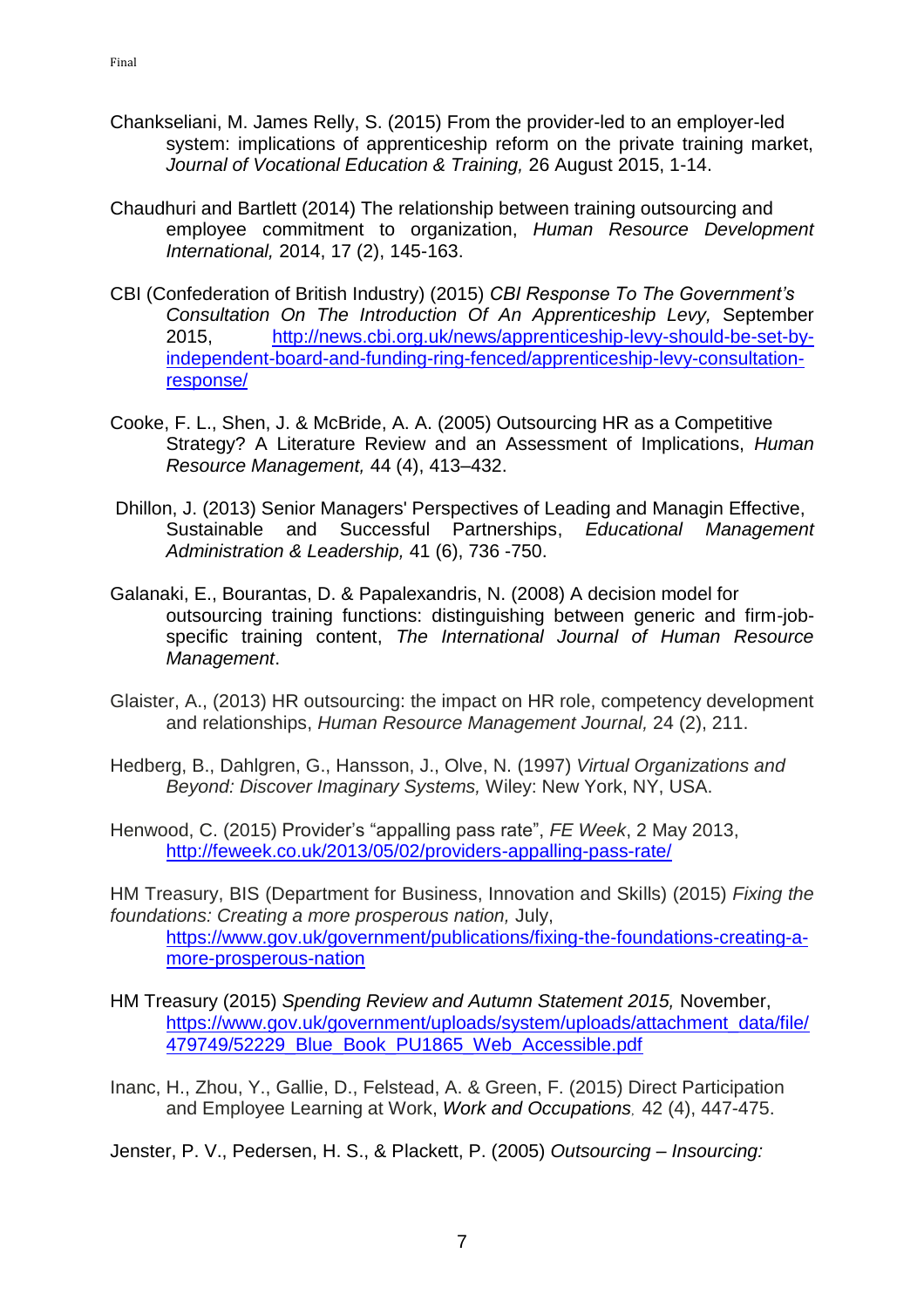*Can Vendors Make Money From the New Relationship Opportunities?,* Hoboken, NJ, USA: Wiley.

- Johnson, G., Whittington, R., Scholes, K., Angwin, D., Regner, P. (2014) *Exploring Strategy* (10<sup>th</sup> Edition), Harlow, England: Pearson.
- Kauser (2004) The influence of behavioural and organisational characteristics on the success of international strategic alliances, *International Marketing Review*, 21(1), pp. 17-52.
- Keep, E. & Mayhew, K. (2014a) Inequality, wicked problems, labour market outcomes and the search for silver bullets, *Oxford Review of Education,* 40:6, 764-781.
- Keep, E. & Mayhew, K. (2014b) *Industrial strategy and the future of skills policy: the high road to sustainable growth*, London: Chartered Institute of Personnel and Development.
- Noe, R. A., and Wilk, S. L. (1993) Investigation of the Factors That Influence Employees' Participation in Development Activities, *Journal of Applied Psychology,* 78 (2), 291–302.
- Perry, C. (1997) Outsourcing and Union Power, *Journal of Labor Research,* 18 (4), 521–534.
- Porter, M. (1980) Competitive strategy: techniques for analyzing industries and competitors, New York; London: Free Press; London: Collier Macmillan.
- Porter, M. (1985) Competitive advantage: creating and sustaining superior performance, New York: Free Press.

Prahalad, C. K.; Hamel, G. (1990) The Core Competence of the Corporation, *Harvard*

- *Business Review*, 68 (3), p79-91.
- Richard, D. (2012) The Richard Review of Apprenticeships, Department for Business, **Innovation** and Skills, [https://www.gov.uk/government/publications/the-richard-review-of](https://www.gov.uk/government/publications/the-richard-review-of-apprenticeships)[apprenticeships](https://www.gov.uk/government/publications/the-richard-review-of-apprenticeships)
- SFA (Skills Funding Agency) (2014) Funding Rules 2014 to 2015, May 2014, 107, [https://www.gov.uk/government/uploads/system/uploads/attachment\\_data/file/](https://www.gov.uk/government/uploads/system/uploads/attachment_data/file/401649/funding_rules_2014_to_2015_version_2.pdf) [401649/funding\\_rules\\_2014\\_to\\_2015\\_version\\_2.pdf](https://www.gov.uk/government/uploads/system/uploads/attachment_data/file/401649/funding_rules_2014_to_2015_version_2.pdf)
- Shaw, S. & Fairhurst, D. (1997) Outsourcing the HR Function-Personal Threat or Valuable Opportunity?, *Strategic Change,* 6, 459–468.

Shore, L. M. & Wayne, S. J. (1993) "Commitment and Employee Behavior: